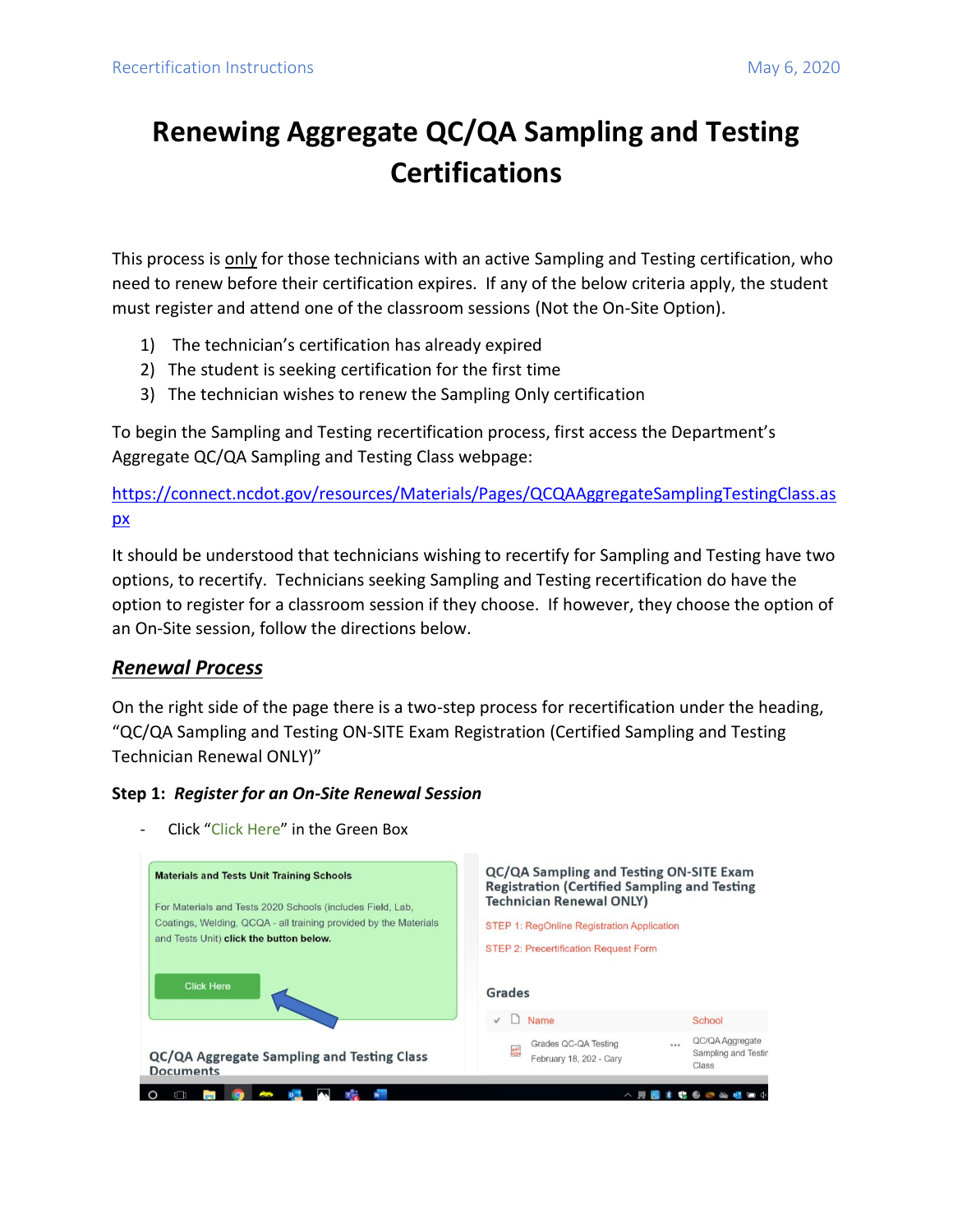- The "Click Here" will direct the user to a page where the user can search for classes, or register for a class
	- **Click here to register** Directs the user to the CVENT registration page
	- **2020 Materials and Tests Unit Class Schedule –** Displays classroom dates and locations
- Click on the link below "Click here to register"



User will be directed to CVENT Registration Page. Click "Register Now"



Complete required fields for "Personal Information"

| <b>Materials and Tests Field and Lab</b><br><b>Schools</b>                                                |  |
|-----------------------------------------------------------------------------------------------------------|--|
|                                                                                                           |  |
| Personal Information<br>Fill out the information below, then click Next to continue.<br><b>First Name</b> |  |
| Last Name                                                                                                 |  |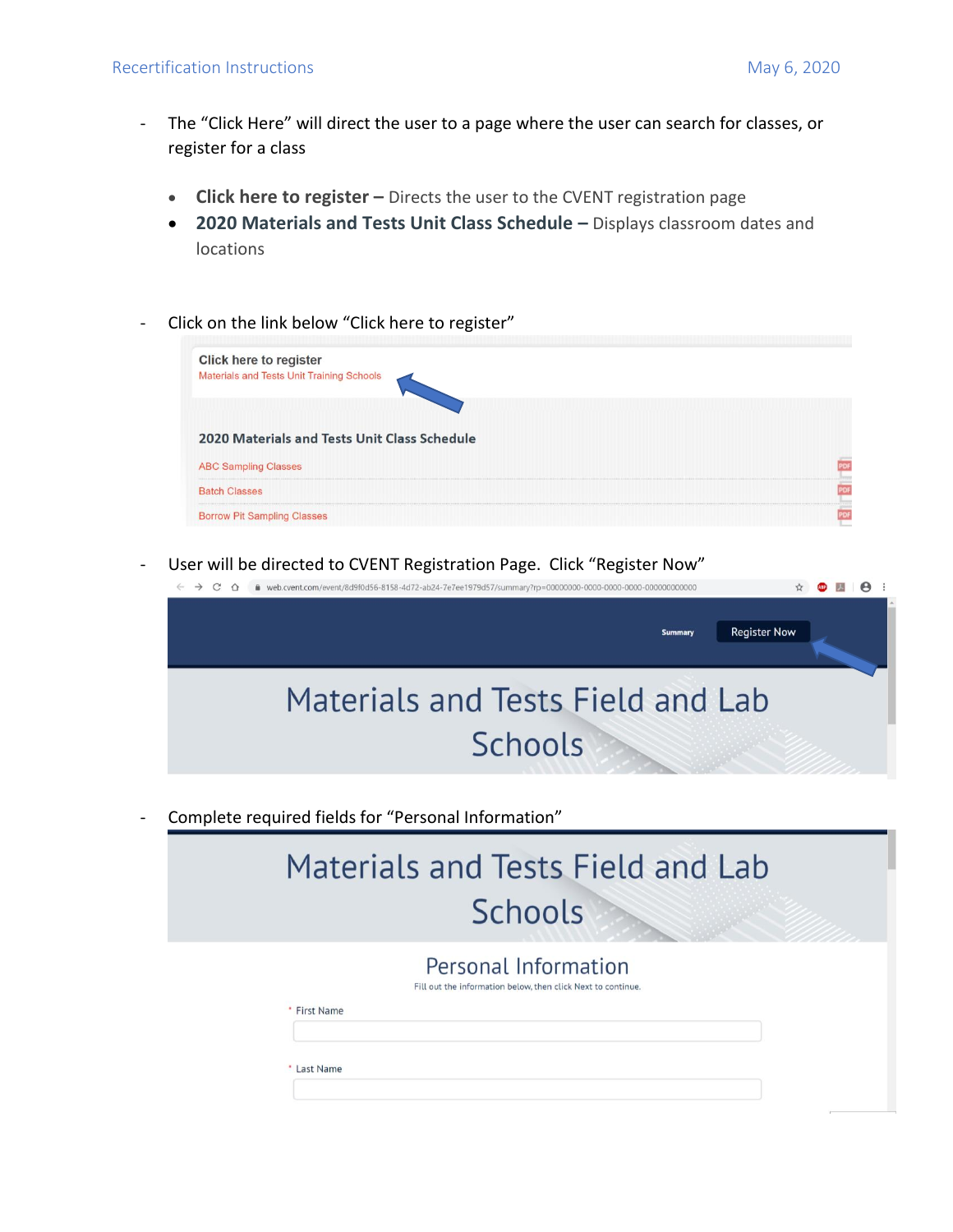- After accepting terms/conditions, scroll through the list of classes and click on the "Select" tab for the class the technician wishes to attend. **\*\*Important\*\*For Students seeking On-Site Recertification in Sampling and Testing, select option** "ADMIN QC/QA SAMPLING & TESTING RECERTIFICATION (On-Site Sampling & Testing Only)".

**\*\*For technicians wanting to attend a classroom session, select the class date and location desired. If signing up for Sampling and Testing, be sure to sign up for both sessions for that date and location (1 for Sampling and 1 for Testing).**

| $1/1/20 - 12/31/20$ | ADMIN QC/QA SAMPLING & TESTING<br>RECERTIFICATION (On-Site Sampling &<br>Testing Only)<br>On Site Location - Contact Chris Whitley - 336-903-9247<br>On-Site Sampling & Testing ONLY | \$150.00<br>Selected<br>38 remaining |  |
|---------------------|--------------------------------------------------------------------------------------------------------------------------------------------------------------------------------------|--------------------------------------|--|
| 5/12/20             | 5/12/2020 QC/QA Sampling Marion May 12,<br>2020<br>McDowell Tech Community College, 54 College Drive, Marion, NC 28752<br>OC/OA Sampling                                             | \$75.00<br>Select<br>28 remaining    |  |
| 5/12/20             | 5/12/2020 QC/QA Testing Marion May 12,<br>2020<br>McDowell Tech Community College, 54 College Drive, Marion, NC 28752<br>OC/OA Testing                                               | \$75.00<br>Select<br>28 remaining    |  |

- After choosing the desired session, click "Next" and review registration information. Click "Next" again to enter "Payment Method".
- Click "Submit" and proceed to STEP 2